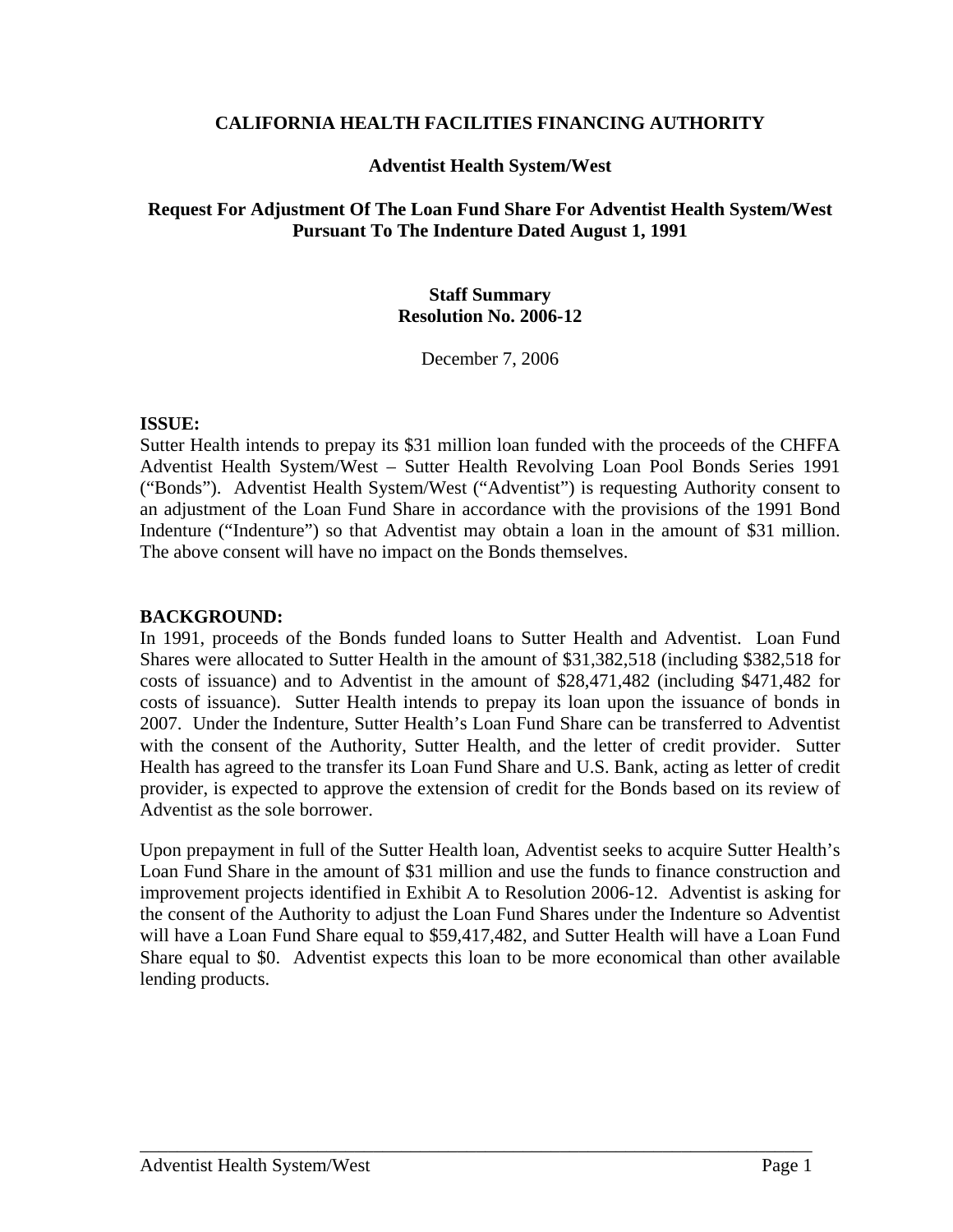## **FINANCIAL OVERVIEW:**

Adventist has maintained its profitability. In 2005, it generated unrestricted net income of \$34 million on \$1.8 billion in unrestricted revenue, a margin of 1.9% (compared to 1.2% in 2004). The additional \$31 million in debt will have a minimal impact on Adventist's finances, with debt service coverage remaining strong. Proforma debt service coverage decreases slightly from 3.55x to 3.33x, and debt-to-unrestricted net assets increases minimally, from 0.88x to 0.91x. In addition, U.S. Bank has reviewed Adventist's credit and is prepared to extend the letter of credit to cover the additional \$31 million loan.

# **LEGAL REVIEW:**

Staff has reviewed the Adventist's responses to the questions contained in the Legal Status questionnaire. The information that was disclosed does not appear to question the financial viability or legal integrity of this applicant.

## **COMPLIANCE WITH ASSEMBLY BILL 1341:**

Assembly Bill 1341 (Chapter 714, 2006) requires that prior to an action by the Authority Board, all applicants must provide the Authority with documentation certifying that a proposed project has complied with the California Environmental Quality Act (CEQA), or that the project is not subject to CEQA. Adventist has provided the necessary documents to show compliance with AB1341.

# **STAFF RECOMMENDATION:**

Staff recommends the Authority consent to the adjustment of the Loan Fund Share as set forth in Resolution 2006-12, for Adventist Health System/West provided that all required conditions identified in the Indenture shall be satisfied.

\_\_\_\_\_\_\_\_\_\_\_\_\_\_\_\_\_\_\_\_\_\_\_\_\_\_\_\_\_\_\_\_\_\_\_\_\_\_\_\_\_\_\_\_\_\_\_\_\_\_\_\_\_\_\_\_\_\_\_\_\_\_\_\_\_\_\_\_\_\_\_\_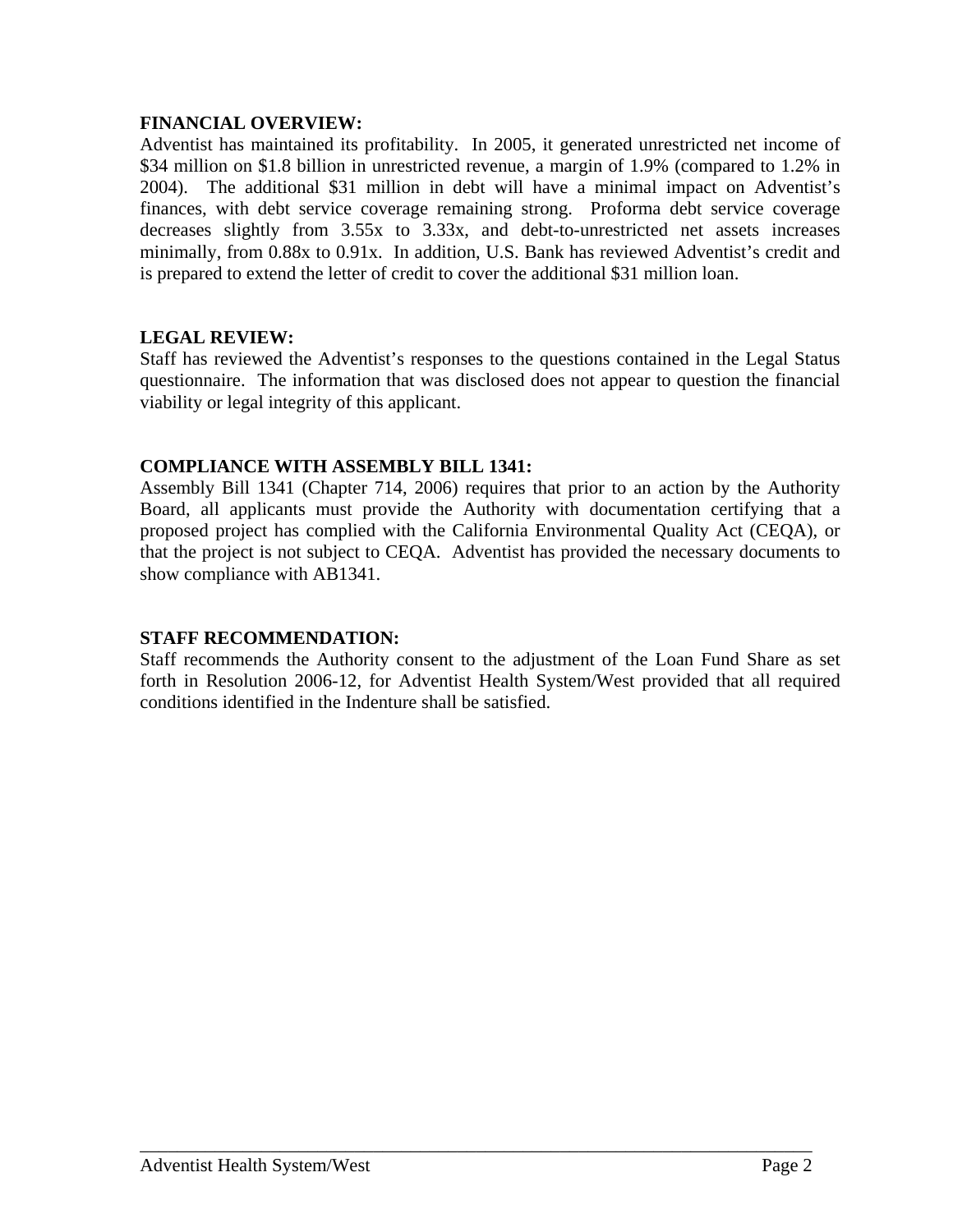#### **RESOLUTION NO. 2006-12**

## **RESOLUTION OF THE CALIFORNIA HEALTH FACILITIES FINANCING AUTHORITY CONSENTING TO ADJUSTMENT OF THE LOAN FUND SHARE FOR ADVENTIST HEALTH SYSTEM/WEST, PURSUANT TO THE INDENTURE DATED AUGUST 1, 1991**

WHEREAS, the California Health Facilities Financing Authority (the "Authority"), a public instrumentality of the State of California, is authorized and empowered by the provisions of the California Health Facilities Financing Authority Act (the "Act") to issue revenue bonds to finance construction, expansion, remodeling, renovation, furnishing, equipping and acquisition of health facilities operated by participating health institutions;

WHEREAS, the Authority has previously issued its Variable Rate Revenue Bonds (Adventist Health System/West – Sutter Health Revolving Loan Pool) Series 1991A and 1991B (together, the "Bonds"), in the aggregate principal amount of \$59,800,000, pursuant to an indenture dated as of August 1, 1991 (the "Indenture"), between the Authority and The Bank of New York Trust Company, N.A., as successor trustee (the "Trustee");

WHEREAS, it is anticipated that Sutter Health, a nonprofit public benefit corporation and one of the Borrowers, as defined in the Indenture ("Sutter"), will prepay its loan funded with proceeds of the Bonds in the principal amount of \$31 million upon the issuance by the Authority of revenue bonds intended to be sold and issued in 2007 for the benefit of Sutter and its affiliates, as set forth in Sutter's November 1, 2006 bond application filed with the Authority;

WHEREAS, it is also anticipated that Sutter will prepay at the same time its share of the original costs of issuance of the Bonds in the amount of \$382,518;

WHEREAS, upon prepayment in full of the Sutter loan, Adventist Health System/West, the other Borrower defined in the Indenture ("Adventist"), seeks to obtain another Loan (as defined in the Indenture) in the principal amount of \$31 million to finance the capital projects identified in **Exhibit A** hereto (the "Project");

WHEREAS, Adventist has represented to the Authority that the Project is a "health facility" and it is owned and operated by a "participating health institution," as those terms are defined in the Act;

WHEREAS, Adventist has submitted documentation to the Authority demonstrating that each element of the Project has complied with Division 13 (commencing with Section 21000) of the Public Resources Code (California Environmental Quality Act) or is not a project under that division;

WHEREAS, in accordance with Section 3.04(C) of the Indenture, Adventist hereby requests the consent of the Authority to adjust the Loan Fund Shares under the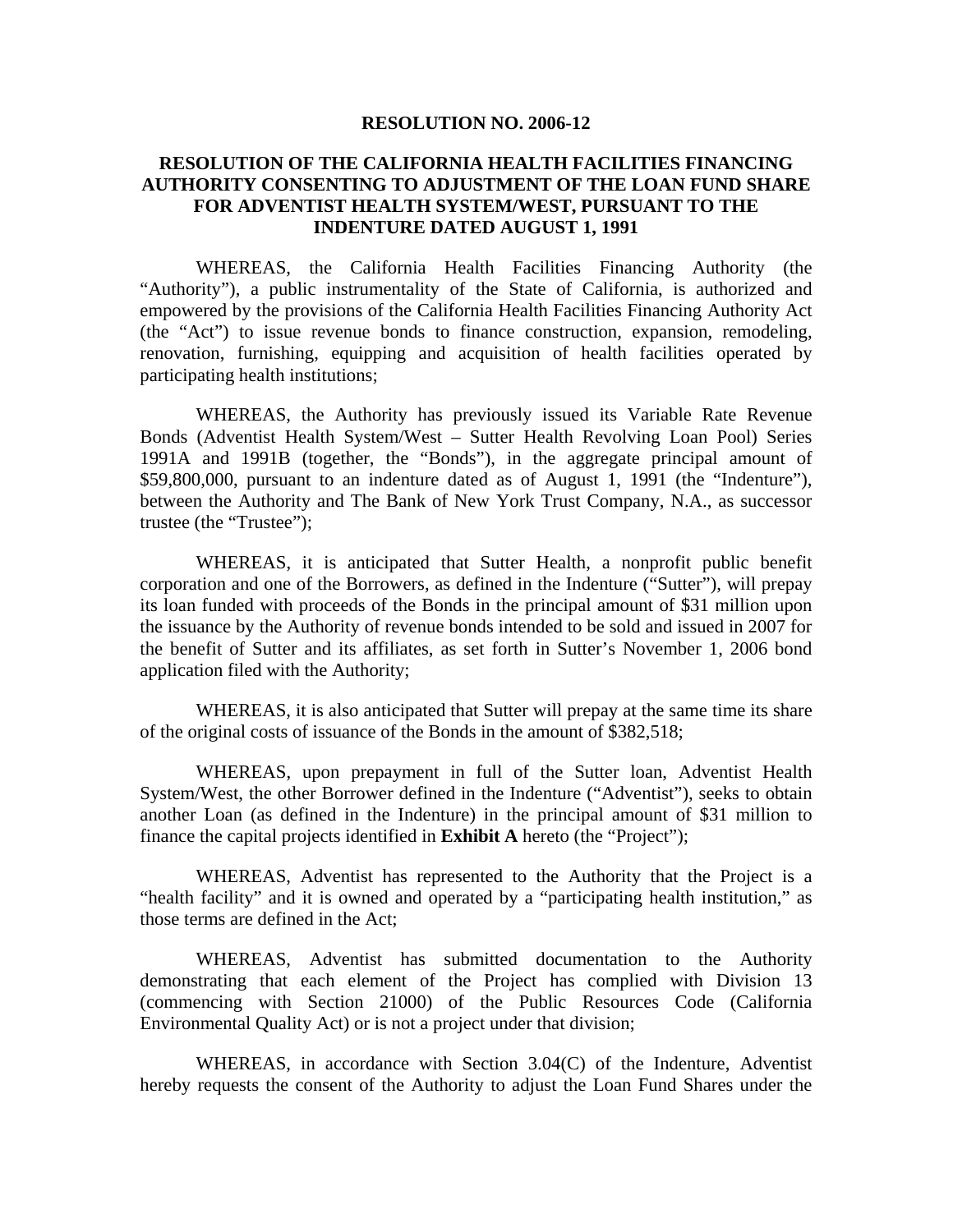Indenture such that: (1) Adventist will have a Loan Fund Share equal to \$59,417,482, and (2) Sutter will have a Loan Fund Share equal to \$0;

WHEREAS, the actual adjustment of the Loan Fund Shares under the Indenture described in the above WHEREAS clauses shall not take effect unless and until all conditions to such adjustment set forth in the Indenture are satisfied and delivery of the required certifications, Bank consents and legal opinions, all in form satisfactory to the Authority, has been made to the Trustee and the Authority;

WHEREAS, the consent of the Authority is now sought;

NOW, THEREFORE, BE IT RESOLVED by the California Health Facilities Financing Authority, as follows:

**Section 1.** The Authority hereby consents to adjustment of the Loan Fund Shares in accordance with the Indenture such that: (1) Adventist Health System/West will have a Loan Fund Share equal to \$59,417,482, and (2) Sutter will have a Loan Fund Share equal to \$0.

**Section 2.** The Authority hereby delegates the authority to the Chairman, any Deputy to the Chairman, the Executive Director or the Deputy Executive Director (each, an "Authorized Officer"), jointly and severally, to execute and deliver, for and on behalf of the Authority, any written consent, direction, certificate or other instrument required by the Indenture, including, without limitation, acknowledgement of a Loan Fund Transfer Certificate, necessary to effectuate the adjustment of the Loan Fund Share described above and to fund the additional loan to Adventist, with such insertions and changes therein consistent with the stated terms of this Resolution as such Authorized Officer, with the advice of the Attorney General of the State of California or such other counsel as the Authority shall select may require or approve, such approval to be conclusively evidenced by execution and delivery thereof.

**Section 3.** This Resolution shall become effective immediately upon adoption.

Date of Adoption: